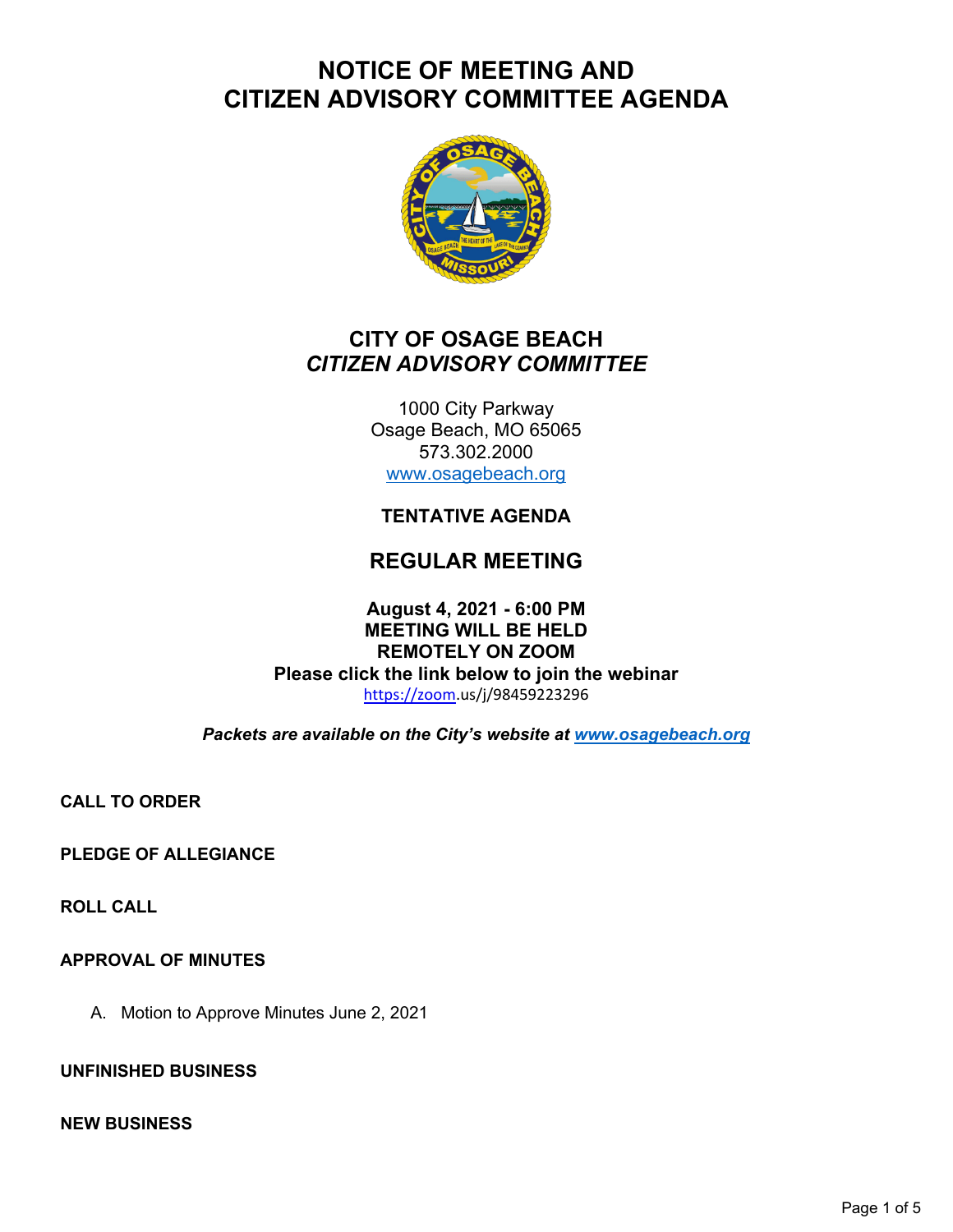A. Ways to Support Existing Business Final Report to the Aldermen

# **ADJOURN**

Remote viewing link: [https://zoom](https://zoom/).us/j/98459223296

Representatives of the news media may obtain copies of this notice by contacting the following:

Tara Berreth, City Clerk 1000 City Parkway Osage Beach, MO 65065 573.302.2000 x 1020

If any member of the public requires a specific accommodation as addressed by the Americans with Disabilities Act, please contact the City Clerk's Office forty-eight (48) hours in advance of the meeting at the above telephone number.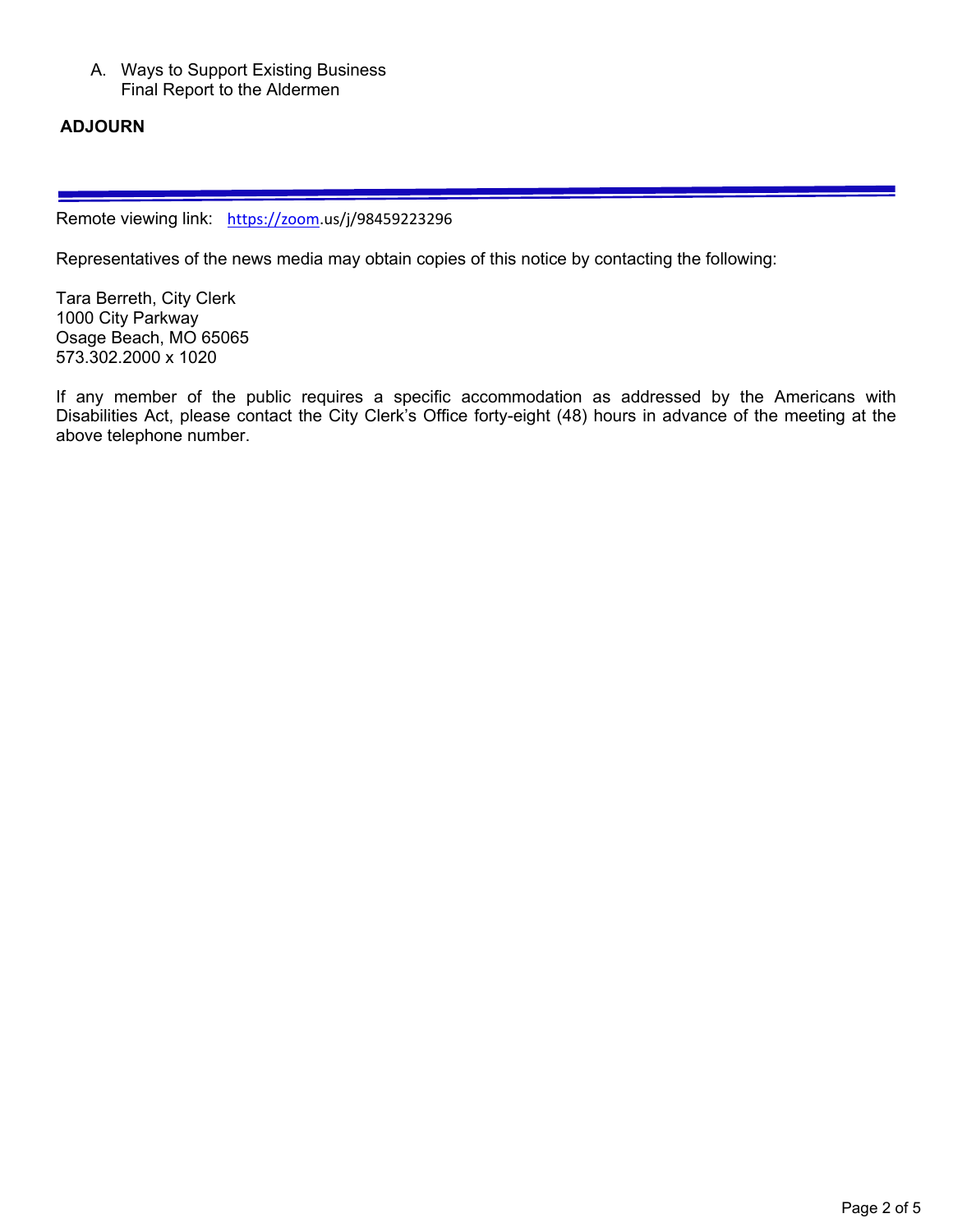# **MINUTES OF THE CITY OF OSAGE BEACH, MISSOURI**

# **CITIZEN ADVISORY COMMITTEE**

June 2, 2021

The Citizen Advisory Committee of the City of Osage Beach, Missouri, met via Zoom Video Conferencing on Wednesday, April 7, 2021, at 6:00 p.m. The following were present confirmed by roll call: Chairman Luke Hagedorn, Gloria O'Keefe, Chris Gilstrap, Denise Gilstrap, Darline Schmitt, Janell Bednara, Cory Booth. Absent: Jim Morris Helen Gross, Diana Dorhaurer, Paula Brown and Geniece Tyler. Also, present were Board of Aldermen President Richard Ross and Board of Alderman Phyllis Marose. Tara Berreth/City Clerk performing the duties of the City Clerk's Office.

#### **APPROVAL OF MINUTES**

Member Gloria O'Keefe made a motion to approve the minutes from the April 7, 2021, meeting. This motion was seconded by Member Darline Schmitt. Motion passes unanimously with voice vote.

### **UNFINISHED BUSINESS**

1. Use Tax - What is the committee's recommendation toward this subject?

Member Chris Gilstrap made a motion not to recommend to the Board of Aldermen internet use tax being put on the ballot. This motion was seconded by Member Cory Booth. Motion passes unanimously with voice vote.

2. Annexation - Should there be a strategic approach to improve City revenues?

 Member Cory Booth made a motion to recommend to the Board of Aldermen to move forward with any annexation possibilities. This motion was seconded by Member Janell Bednara. Motion passes unanimously with a voice vote.

#### **NEW BUSINESS**

1. Revisit the purpose of the Committee and next steps. Focus of the group should be Economic Development.

2. Parks Tax - What is the net effect and potential revenue? Possible to upgrade the lake front beach.

Member Cory Booth made a motion to recommend to the Board of Aldermen putting on the ballot a Parks Tax to help with funding of the City Parks. This motion was seconded by Member Janell Bednara. Motion passes unanimously with a voice vote.

3. Aldi's - Lake Ozark vs Osage Beach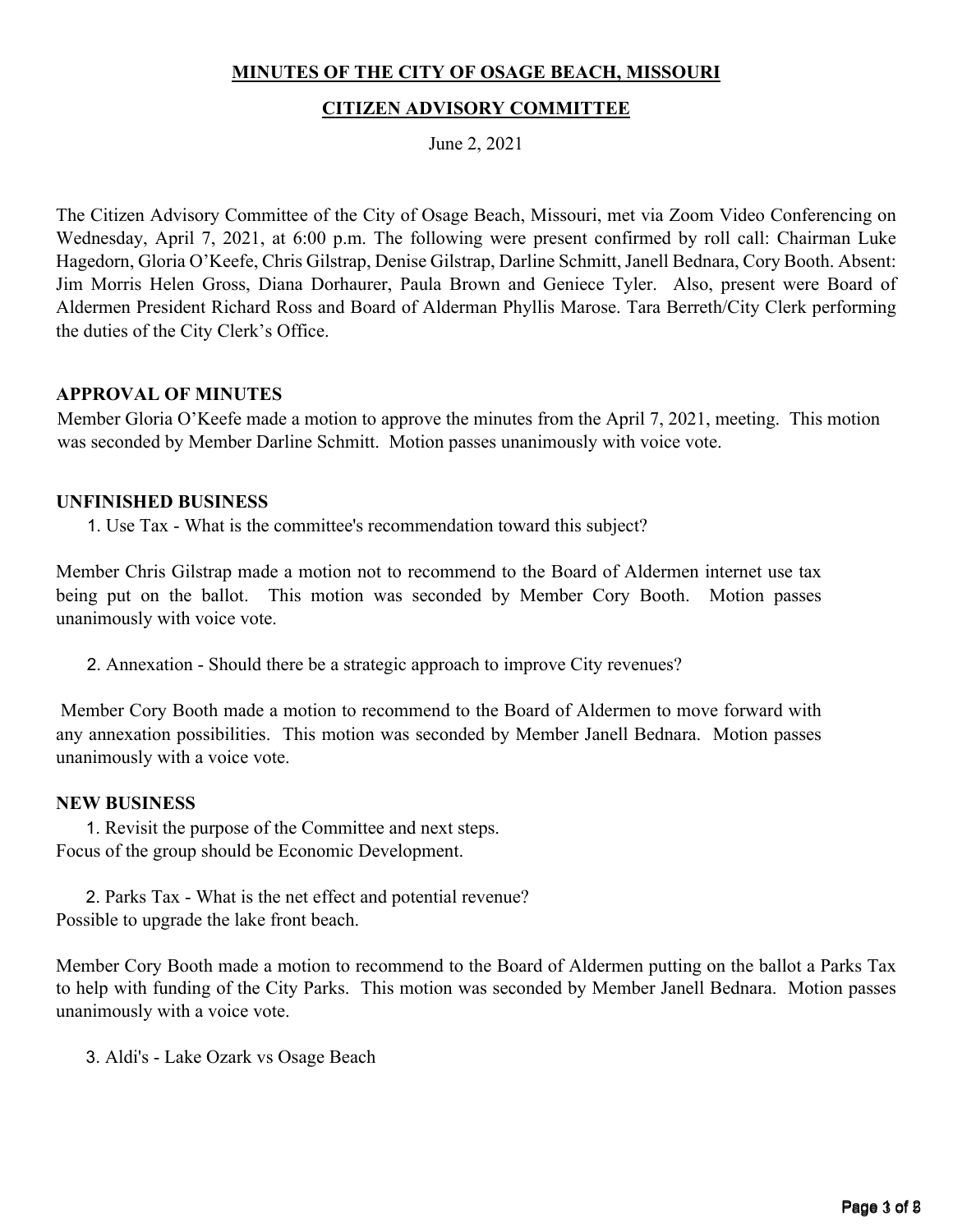## **FUTURE MEETING DISCUSSION**

A. Revenue Growth Avenues Specific Taxing Options (Police, Property, etc.) Ways to support Existing Business Other Suggestions

## **PAST SUBJECTS**

- A. Events
- B. Economic Development Position

#### **ADJOURN**

Committee Member Darline Schmitt made a motion to adjourn at 7:25pm. This motion was seconded by Committee Member Chris Gilstrap. Motion pass unanimously.

I, Tara Berreth, City Clerk at the City of Osage Beach, Missouri, do hereby certify that the above foregoing is a true and complete journal of proceedings of the Osage Beach Missouri Citizens Advisory Committee Meeting on June 2, 2021, and approved on August 4, 2021.

Tara Berreth/City Clerk Luke Hagedorn, Chairman or Vice Chairman Cory Booth